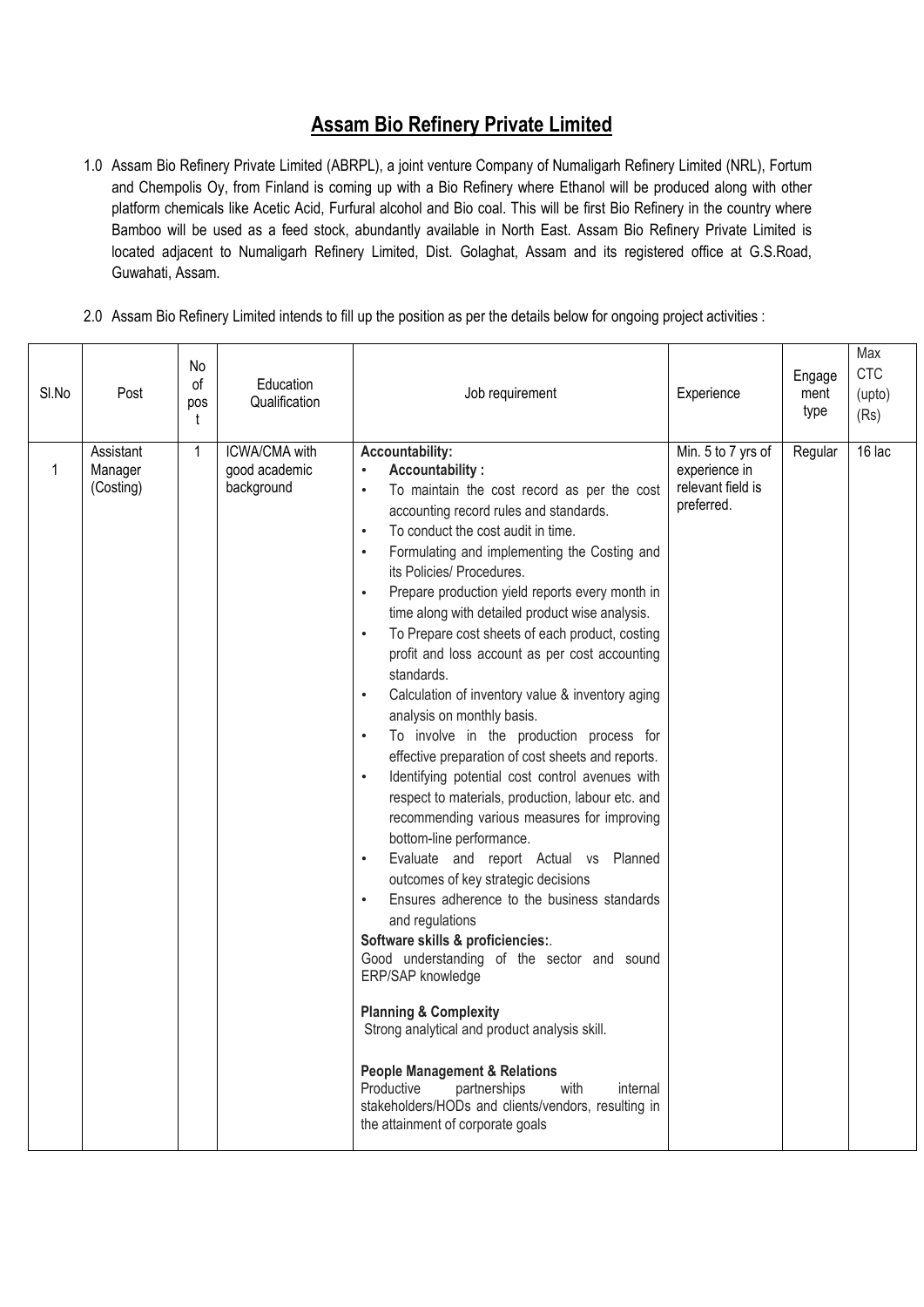| 2 | Manager-<br>Accounts<br>Payable       | 1           | Chartered<br>accountant/ MBA<br>finance from reputed<br>institute                                   | <b>Accountability:</b><br><b>Accountability:</b><br>Responsible for the account's payable<br>operation of the company and ensuring that<br>vendor payments are release in time.<br>Ensuring that all the statutory deductions and<br>$\bullet$<br>accounting guidelines/guidance<br>note<br>are<br>followed at the time of accounting.<br>Ensuring that proper DOA and company<br>$\bullet$<br>policies are followed at the time of booking the<br>invoice.<br>Ensuring that the terms and conditions<br>$\bullet$<br>mentioned in the contracts/PO/WO are being<br>complied with.<br>Ensuring that month end closure activities i.e.:<br>$\bullet$<br>provisioning and other schedules are prepared<br>and submitted in time.<br>Ensuring that operational MIS are being<br>$\bullet$<br>submitted in time to management.<br>Ensuring that the workings and schedules are<br>$\bullet$<br>prepared in time for smooth completion of<br>Statutory and tax audit .<br>Ensuring that documentation is being done<br>$\bullet$<br>properly and kept in proper custody.<br>Assisting in preparation of various data for<br>$\bullet$<br>Strategic Business planning, forecasting,<br>Analysis & reporting to top management for<br>strategic decisions,<br><b>Planning &amp; Complexity</b><br>Strong Planning and timely execution of<br>operation management<br><b>People Management &amp; Relations</b><br>Productive<br>partnerships<br>with<br>internal<br>stakeholders/HODs<br>clients/vendors,<br>and<br>resulting in the attainment of corporate goals | Min 10 years of<br>Post<br>Qualification<br>Experience,<br>preferably in in<br>Accounts<br>payable,<br>Controlling, and<br>MIS reporting | Regular | 20 Lac |
|---|---------------------------------------|-------------|-----------------------------------------------------------------------------------------------------|------------------------------------------------------------------------------------------------------------------------------------------------------------------------------------------------------------------------------------------------------------------------------------------------------------------------------------------------------------------------------------------------------------------------------------------------------------------------------------------------------------------------------------------------------------------------------------------------------------------------------------------------------------------------------------------------------------------------------------------------------------------------------------------------------------------------------------------------------------------------------------------------------------------------------------------------------------------------------------------------------------------------------------------------------------------------------------------------------------------------------------------------------------------------------------------------------------------------------------------------------------------------------------------------------------------------------------------------------------------------------------------------------------------------------------------------------------------------------------------------------------------------------------------------------------|------------------------------------------------------------------------------------------------------------------------------------------|---------|--------|
| 3 | Sr Executive<br>- Accounts<br>Payable | $\mathbf 1$ | <b>ICWA/MBA</b><br>(Finance) /MCom<br>from reputed<br>institute with good<br>academic<br>background | <b>Accountability:</b><br>Responsible for invoice booking with proper<br>accounting.<br>Ensuring that all the statutory deductions are<br>$\bullet$<br>compiled with while booking the invoice.<br>Ensuring that DOA and company policies are<br>followed at the time of booking the invoice.<br>Ensuring that employee claims are being<br>$\bullet$<br>verified and processed in time as per the<br>company policy.<br>Ensuring that the terms and conditions<br>$\bullet$<br>mentioned in the contracts/PO/WO are being<br>complied with.<br>Ensuring that the workings and schedules<br>$\bullet$<br>required for audit and closing purpose are                                                                                                                                                                                                                                                                                                                                                                                                                                                                                                                                                                                                                                                                                                                                                                                                                                                                                                        | Minimum 4<br>years'<br>experience in<br>Accounts<br>payable,<br>Controlling, and<br>MIS reporting<br>preferred                           | Regular | 10 Lac |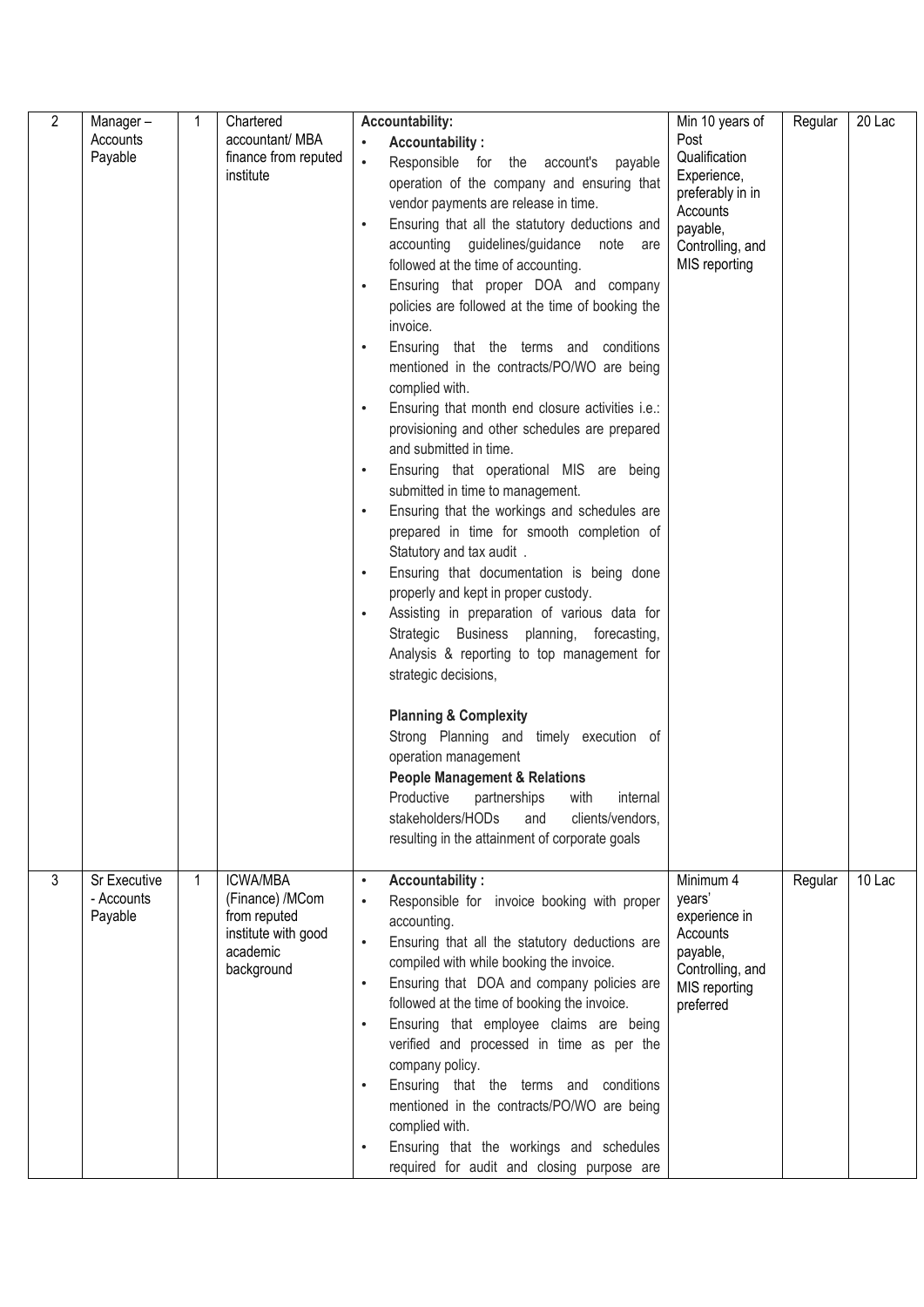|   |                |              |                                                                                             | prepared in time for smooth completion of<br>Statutory and tax audit .<br>Ensuring that documentation is being done<br>$\bullet$<br>properly and kept in proper custody.<br>Good understanding of the sector and sound<br>ERP knowledge<br>Strong analytical, and critical reasoning skills<br>$\bullet$<br>Excellent communication skills and academic<br>record                                                                                                                                                                                                                                                                                                                                                                                                                                                                                                                                                                                                                                                                                                                                                                                                                                                                                                                                                                                                                                                                                                      |                                                |         |       |
|---|----------------|--------------|---------------------------------------------------------------------------------------------|------------------------------------------------------------------------------------------------------------------------------------------------------------------------------------------------------------------------------------------------------------------------------------------------------------------------------------------------------------------------------------------------------------------------------------------------------------------------------------------------------------------------------------------------------------------------------------------------------------------------------------------------------------------------------------------------------------------------------------------------------------------------------------------------------------------------------------------------------------------------------------------------------------------------------------------------------------------------------------------------------------------------------------------------------------------------------------------------------------------------------------------------------------------------------------------------------------------------------------------------------------------------------------------------------------------------------------------------------------------------------------------------------------------------------------------------------------------------|------------------------------------------------|---------|-------|
| 4 | Executive (IT) | $\mathbf{1}$ | BE/B Tech in                                                                                | <b>Accountability:</b>                                                                                                                                                                                                                                                                                                                                                                                                                                                                                                                                                                                                                                                                                                                                                                                                                                                                                                                                                                                                                                                                                                                                                                                                                                                                                                                                                                                                                                                 | Minimum 4 years                                | Regular | 8 Lac |
|   |                |              | computer science or<br>Information<br>Technology /MCA<br>from reputed<br>college/university | Installation and maintenance of new and<br>$\bullet$<br>existing<br>desktops/laptops/server/printer/CCTV/Plotter/Bi<br>o Metric system/ Firewall Device/ Router/<br>Switches/ Video Conferencing devices/ EPBX<br>system<br>Design and install well-functioning computer<br>networks, connections and cabling<br>Installing and configuring software and<br>hardware<br>Inspect LAN infrastructure and fix minor or<br>major problems/bugs<br>Perform configuration changes on network<br>devices<br>Test and configure software and maintain and<br>repair hardware and peripheral devices<br><b>Planning &amp; Complexity:</b><br>Managing network servers and technology<br>toolsTest and configure software and maintain<br>and repair hardware and peripheral devices<br>Troubleshoot and fix up the issues in<br>desktop and laptop<br>Troubleshooting networking and Internet<br>connectivity<br>Evaluate network performance and find<br>ways of improvement<br>Escalate and work with SAP vendor to<br>troubleshoot issues<br><b>People Management &amp; Relations:</b><br>Should have good communication skills<br>Should be able to co-ordinate with various<br>stakeholders of the project<br>IT and other Skills :<br>Knowledge of CCTV/ IP Telephone/Server<br>RAID Configuration.<br>knowledge of plotter/Biometric Device<br>$\bullet$<br>Familiar with M365<br>Active Directory Services/Azure Active<br>$\bullet$<br><b>Directory Cloud Services</b> | of experience in<br>IT support &<br>networking |         |       |
|   |                |              |                                                                                             | Mobile App configuration and                                                                                                                                                                                                                                                                                                                                                                                                                                                                                                                                                                                                                                                                                                                                                                                                                                                                                                                                                                                                                                                                                                                                                                                                                                                                                                                                                                                                                                           |                                                |         |       |
|   |                |              |                                                                                             | management                                                                                                                                                                                                                                                                                                                                                                                                                                                                                                                                                                                                                                                                                                                                                                                                                                                                                                                                                                                                                                                                                                                                                                                                                                                                                                                                                                                                                                                             |                                                |         |       |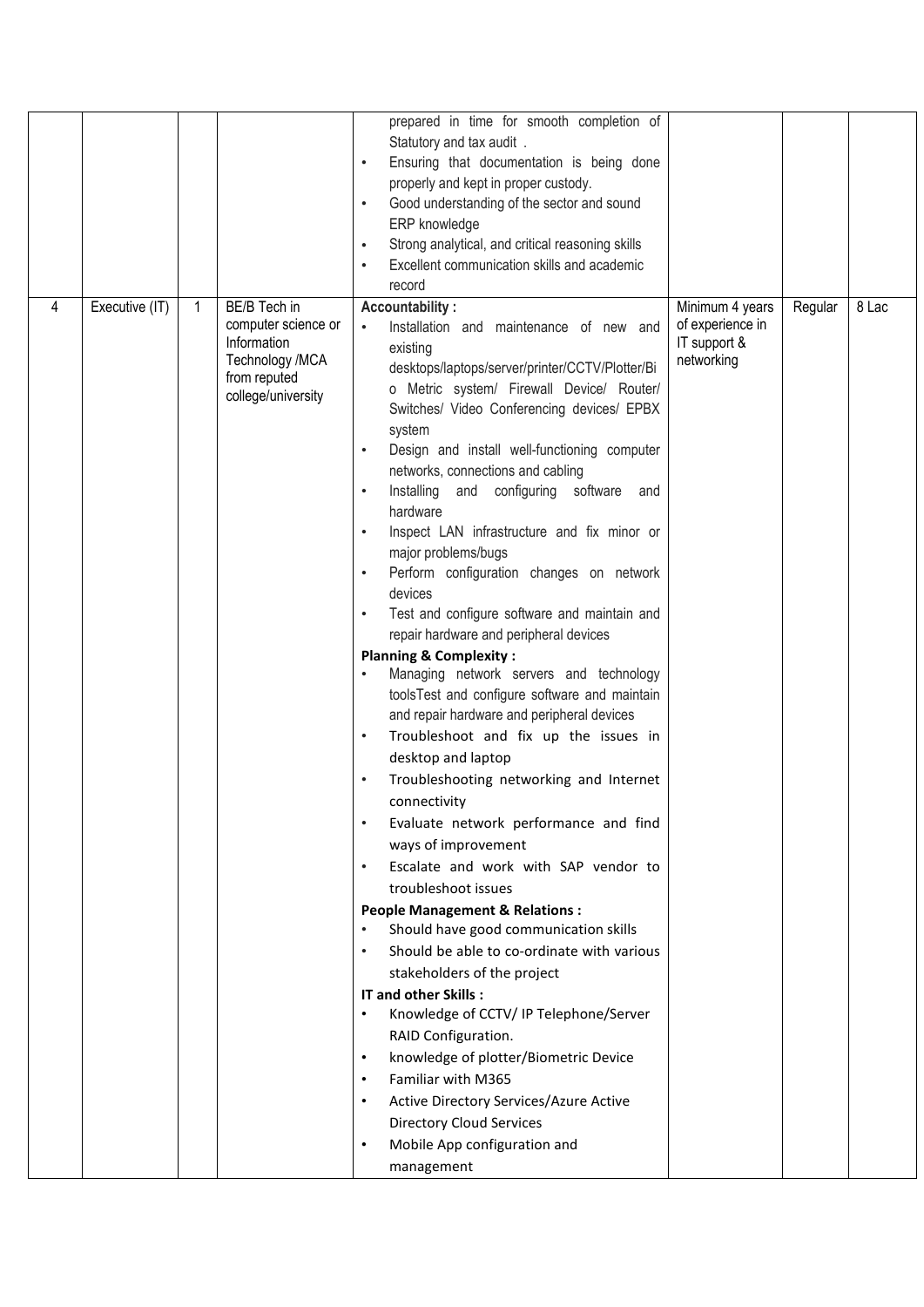| 5 | Asst Manager<br>(Purchase)         | $\mathbf{1}$ | BE/BTech<br>(Civil/Mech/Electric<br>al/Industrial Engg.)<br>with diploma in<br>material<br>management<br>preferable from<br>reputed<br>University/Institute<br>with good academic<br>background | <b>Accountability</b><br>Supports purchasing activities and projects<br>related to own area of expertise. Prepares<br>RFPs in own area of responsibility. Evaluates<br>and manages contract/supply.<br>Applies purchasing processes, procedures and<br>guidelines.<br>Manages suppliers in own area of<br>responsibility. Contributes to the development<br>of systems, tools and processes. Performs<br>overall analysis and reporting of purchasing for<br>business reporting.<br><b>Planning &amp; Complexity</b><br>Incrementally develops and improves own area<br>of expertise, to make sure the most efficient<br>support.<br><b>People Management &amp; Relations</b><br>Requires good communications skills and the<br>ability to influence others.<br>Requires good interpersonal skills in order to<br>work with personnel and cross functional<br>teams in the organization.<br>Requires proactive and team-oriented<br>behavior.<br>Requires active interaction with external and<br>internal stakeholders.<br><b>Other Skills</b><br>Experience in contract management,<br>knowledge of commercial and contract terms.<br>Conversant with SAP (MM) module<br>Floating of tender, evaluation of bidders &<br>award of contracts.<br>Follow up with Vendors, transporters,<br>insurance of consignments, LC opening and<br>vendor negotiation.<br>Material inspection, material receipt, issue and<br>physical verification of Inventory | Minimum 7years<br>experience in a<br>Mechanical/<br>Electrical /<br>Heavy Engg.<br>Industry<br>Proven work<br>experience as a<br>Purchasing<br>Officer or similar<br>role.<br>Good knowledge<br>of Contract<br>Management &<br>Contract terms,<br>vendor sourcing<br>practices<br>(researching,<br>evaluating and<br>liaising with<br>vendors),<br>Conversant with<br>SAP (MM<br>module) | Regular | 16 L  |
|---|------------------------------------|--------------|-------------------------------------------------------------------------------------------------------------------------------------------------------------------------------------------------|------------------------------------------------------------------------------------------------------------------------------------------------------------------------------------------------------------------------------------------------------------------------------------------------------------------------------------------------------------------------------------------------------------------------------------------------------------------------------------------------------------------------------------------------------------------------------------------------------------------------------------------------------------------------------------------------------------------------------------------------------------------------------------------------------------------------------------------------------------------------------------------------------------------------------------------------------------------------------------------------------------------------------------------------------------------------------------------------------------------------------------------------------------------------------------------------------------------------------------------------------------------------------------------------------------------------------------------------------------------------------------------------------------------------------------------------------|------------------------------------------------------------------------------------------------------------------------------------------------------------------------------------------------------------------------------------------------------------------------------------------------------------------------------------------------------------------------------------------|---------|-------|
|   |                                    |              |                                                                                                                                                                                                 | Invoice verification and payments.                                                                                                                                                                                                                                                                                                                                                                                                                                                                                                                                                                                                                                                                                                                                                                                                                                                                                                                                                                                                                                                                                                                                                                                                                                                                                                                                                                                                                   |                                                                                                                                                                                                                                                                                                                                                                                          |         |       |
| 6 | Senior<br>Engineer<br>(Mechanical) | $\mathbf 1$  | BE/B. Tech in<br>Mechanical<br>Engineering from<br>reputed institute with<br>good academic<br>background                                                                                        | Experience in Operation & Maintenance of<br>$\bullet$<br>Power and Steam Generation System shall be<br>added advantage.<br>Installation & commissioning of equipment<br>$\bullet$<br>Inspection<br>$\bullet$<br>Maintenance of Rotary and<br>Stationary<br>$\bullet$<br>Equipment & Root Cause Analysis<br>Inventory & Resource Management<br>$\bullet$<br>Maintenance Management<br>$\bullet$<br>Project Management & Contract management                                                                                                                                                                                                                                                                                                                                                                                                                                                                                                                                                                                                                                                                                                                                                                                                                                                                                                                                                                                                           | Minimum 6<br>years'<br>experience in<br>Pulp & Paper/<br>Hydrocarbon/<br>Chemical/<br>Fertilizer and<br>Distillery industry<br>preferred                                                                                                                                                                                                                                                 | Regular | 8 Lac |

\*\*\*\*\*Number of vacancies may be increased/decreased/cancelled at discretion of the Assam Bio Refinery Pvt. Ltd.